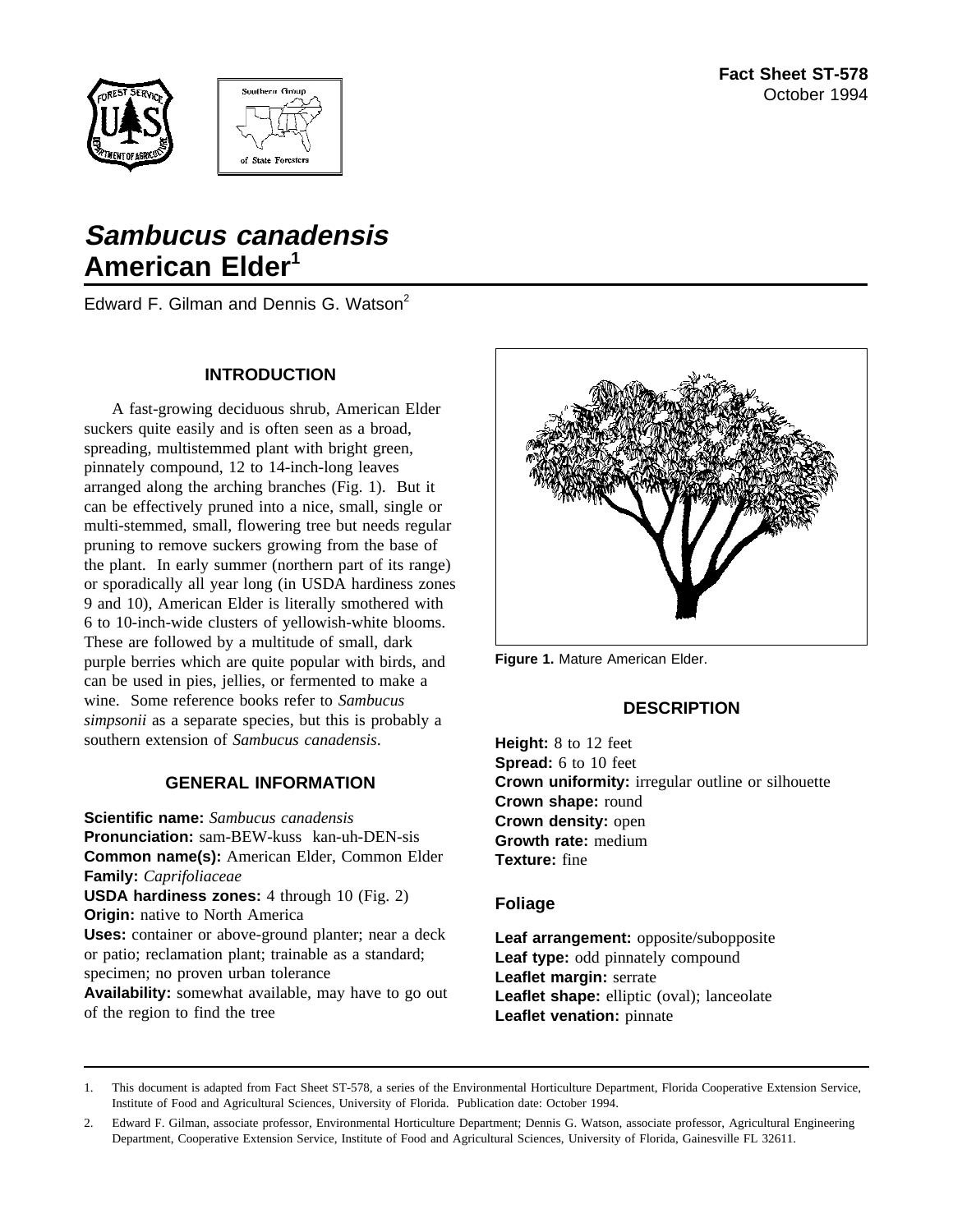

**Figure 2.** Shaded area represents potential planting range.

**Leaf type and persistence:** deciduous **Leaflet blade length:** 4 to 8 inches; 2 to 4 inches **Leaf color:** green **Fall color:** yellow **Fall characteristic:** not showy

## **Flower**

**Flower color:** white **Flower characteristics:** showy; summer flowering

# **Fruit**

**Fruit shape:** round **Fruit length:** < .5 inch **Fruit covering:** fleshy **Fruit color:** black; purple **Fruit characteristics:** attracts birds; suited for human consumption; no significant litter problem; showy

# **Trunk and Branches**

**Trunk/bark/branches:** bark is thin and easily damaged from mechanical impact; droop as the tree grows, and will require pruning for vehicular or pedestrian clearance beneath the canopy; routinely

grown with, or trainable to be grown with, multiple trunks; not particularly showy; no thorns

**Pruning requirement:** requires pruning to develop strong structure

**Breakage:** susceptible to breakage either at the crotch due to poor collar formation, or the wood itself is weak and tends to break

**Current year twig color:** gray **Current year twig thickness:** thick

# **Culture**

**Light requirement:** tree grows in full sun **Soil tolerances:** clay; loam; sand; acidic; alkaline; extended flooding; well-drained **Drought tolerance:** moderate **Aerosol salt tolerance:** low **Soil salt tolerance:** poor

# **Other**

**Roots:** surface roots are usually not a problem **Winter interest:** no special winter interest **Outstanding tree:** not particularly outstanding **Invasive potential:** seeds itself into the landscape **Ozone sensitivity:** sensitive or moderately tolerant